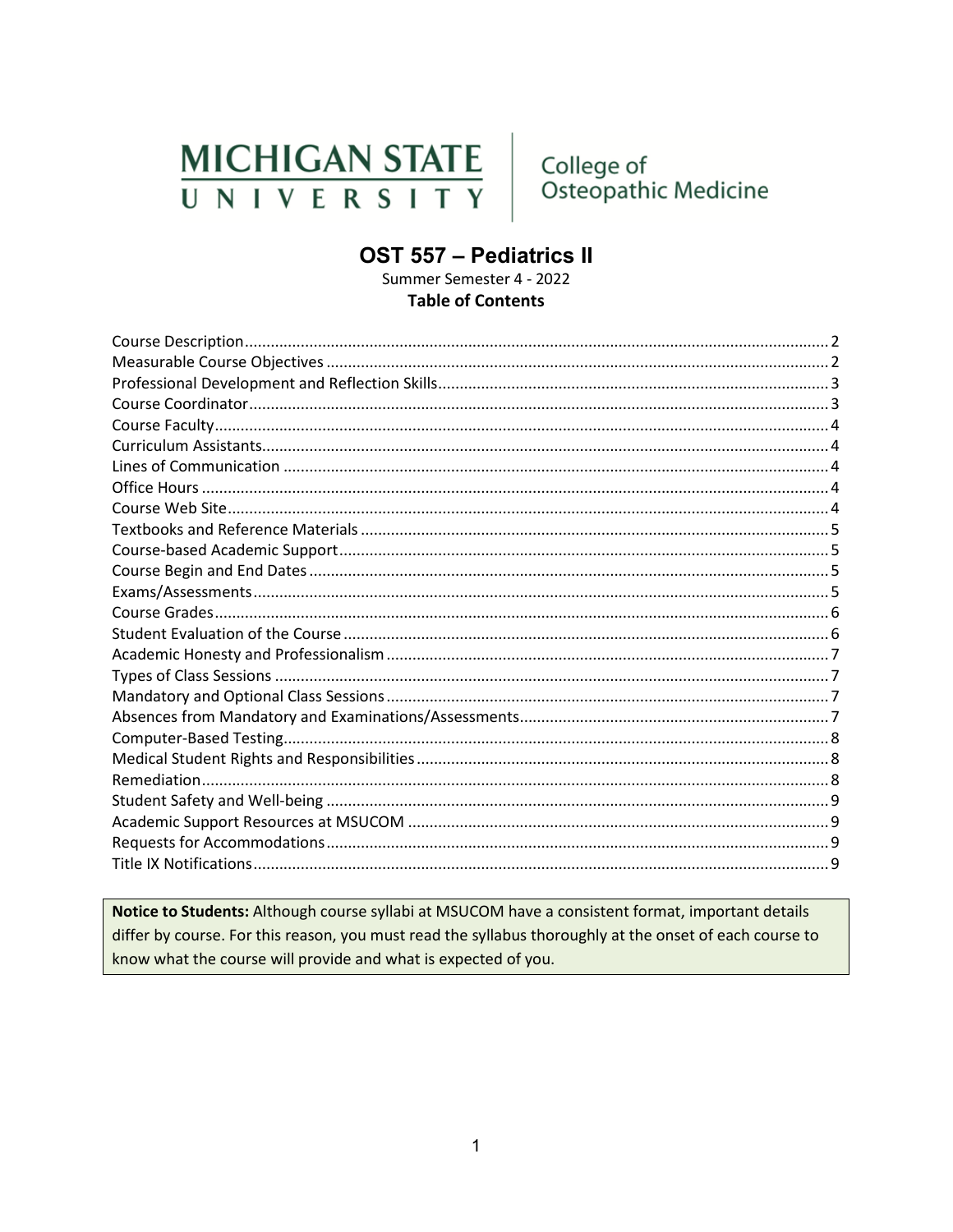# **Section 1 – Course Information**

## <span id="page-1-0"></span>**Course Description**

OST 557 – Pediatrics II is a 1- credit hour course.

This course will focus on children birth to 18 years. Normal structure, function, and pathologies focusing on the integumentary, gastrointestinal, and female reproductive systems.

#### **Course Goals**

Integration of systems course content with clinical issues related to childhood pathology and disease prevention as related to the gastrointestinal, female reproductive, and integumentary systems.

## <span id="page-1-1"></span>**Measurable Course Objectives**

The American Osteopathic Association has identified osteopathic core competencies (OCC) essential for practice as a future osteopathic physician [\(reference\)](https://www.aacom.org/docs/default-source/core-competencies/corecompetencyreport2012.pdf?sfvrsn=4). These are embedded throughout programmatic objectives and curriculum. The curricular structure also encourages proficiency in the Core Entrustable Professional Activities (EPAs) for Entering Residency as defined by the Association of American Medical Colleges to help build toward that future phase of the journey toward medical practice [\(reference\)](https://store.aamc.org/downloadable/download/sample/sample_id/66/). By the end of this specific course, learners should be able to achieve the following objectives within each competency domain indicated:

#### **Medical Knowledge**

- 1. Explore common presentations in children that intersect with clinical disciplines. *(Clinical Science - Pediatrics, Clinical Science - Family, Clinical Science - Internal, Clinical Science - Preventive/Occupational, Clinical Science - Emergency, Clinical Science - Dermatology, etc.)*
- 2. Examine the physiologic basis of health and the pathophysiologic basis of disease through selected pediatric clinical presentations, such as those related to the integumentary, reproductive, and gastrointestinal systems. *(Biomedical Science - Pathology/Pathophysiology)*

#### **Patient Care and Procedural Skills**

- 3. Practice gathering accurate, essential data from all sources, including the patient, the parent or legal guardian, secondary sources, medical records, and physical examination (including osteopathic structural examination) for selected pediatric clinical presentations. *(Data Gathering - EPA 1)*
- 4. Practice formulating a differential diagnosis for selected pediatric clinical presentations, prioritizing diagnoses appropriately based on the patient evaluation and epidemiologic data. *(Differential Diagnosis - EPA 2)*
- 5. Practice developing an evidence-based, cost-effective, patient-centered care plan to assess and manage selected clinical presentations related to the pediatric population such as those related to the integumentary, reproductive, and gastrointestinal systems. *(Treatment/Management - EPA 4)*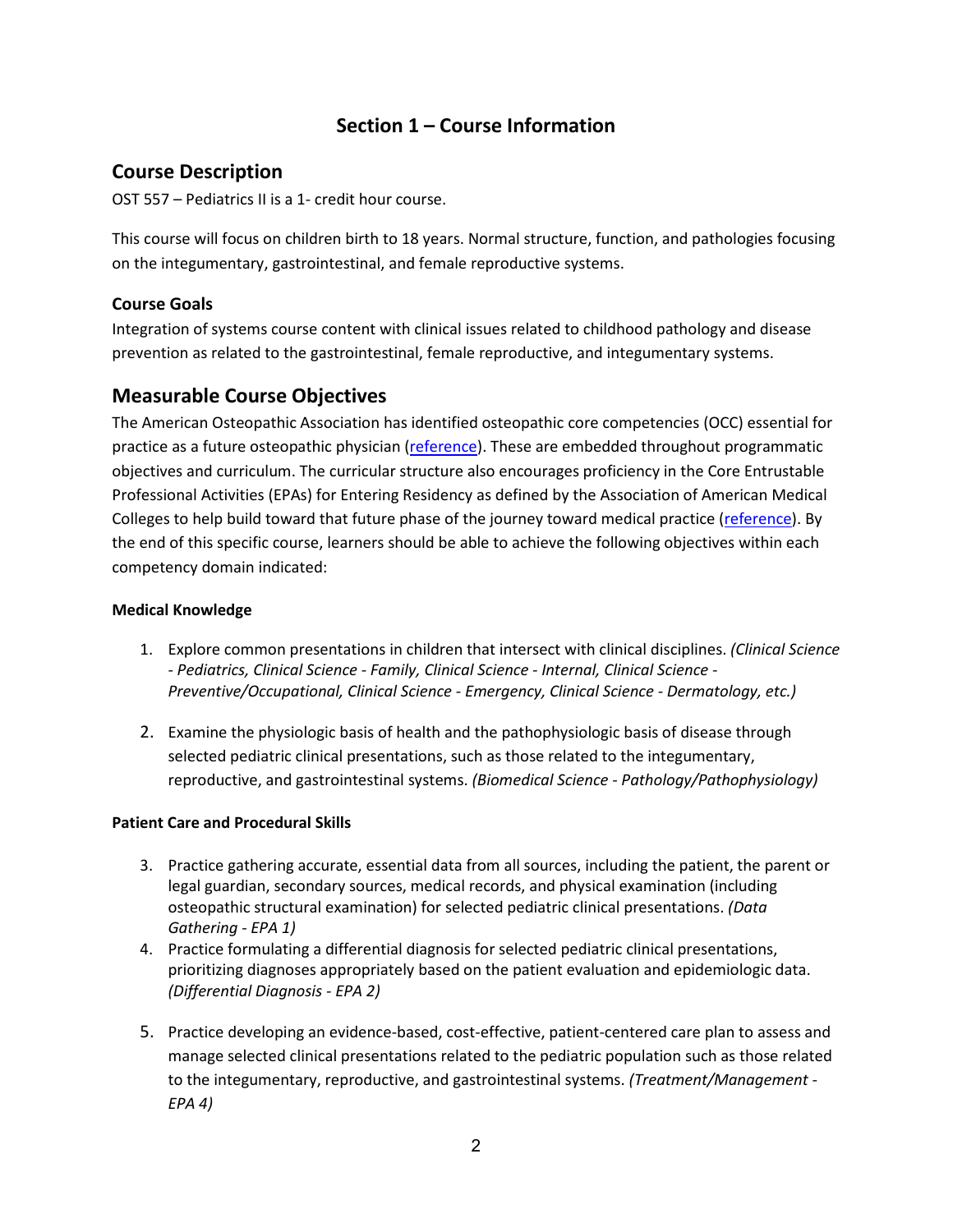#### **Practice-Based Learning and Improvement**

- 6. Apply fundamental epidemiologic concepts, including population science, to the study and prevention of common pediatric disorders. *(Epidemiology/Biostatistics)*
- 7. Practice using clinical decision-making tools and procedures, including the ability to form a clinical question and to retrieve and interpret evidence, within the context of pediatric disorders and conditions. *(Clinical Decision-Making - EPA 7)*

## <span id="page-2-0"></span>**Professional Development and Reflection Skills**

Additionally, the American Osteopathic Association indicates several other competencies on which professional development and reflection across time will foster effective medical practice. These include the ability to work collaboratively as part of an interprofessional team; the maintenance of an inquisitive and scientific approach to learning and medical practice; and the adoption of self-direction in lifelong learning and clinical decision-making. This course will contribute to the development of these longitudinal competencies or skills as indicated:

#### **Self-Directed and Lifelong Learning**

Self-directed learning is a 4-step process that occurs within an encapsulated timeframe. The goal of selfdirected learning is to help foster self-direction in your lifelong learning and clinical decision-making. This course includes the steps of self-directed learning as follows:

- 1. **Self-Assessment of Learning Needs** Students are presented with a patient case and must reflect on related knowledge to isolate learning needs.
- 2. **Identification, Analysis, & Synthesis of Information** Students then have the opportunity to seek out and synthesize related information through activities such as initiating virtualized patient history taking and physical examinations along with related research.
- 3. **Appraisal of Information Source Credibility** Once students have synthesized gathered information, they have the opportunity to appraise and apply their knowledge through the formulation and prioritization of differential diagnoses. Initiation with learning aids that highlight distinguishing features of differentials aids students in appraising the credibility of identified differentials.
- 4. **Feedback on Information-Seeking Skills** Throughout the platform, students are provided feedback on their information seeking through interactive questions that provide explanations for preferred responses and next steps. Additionally, the learning aids assist in providing feedback by further educating students on a variety of diagnoses to inform next steps.

## <span id="page-2-1"></span>**Course Coordinator**

| Name:    | Melissa Rosenberg, M.D.                          |
|----------|--------------------------------------------------|
| Phone:   | 517-353-3100                                     |
| Email:   | rosen119@msu.edu (preferred method)              |
| Address: | 909 Wilson Rd. room B547, East Lansing, MI 48824 |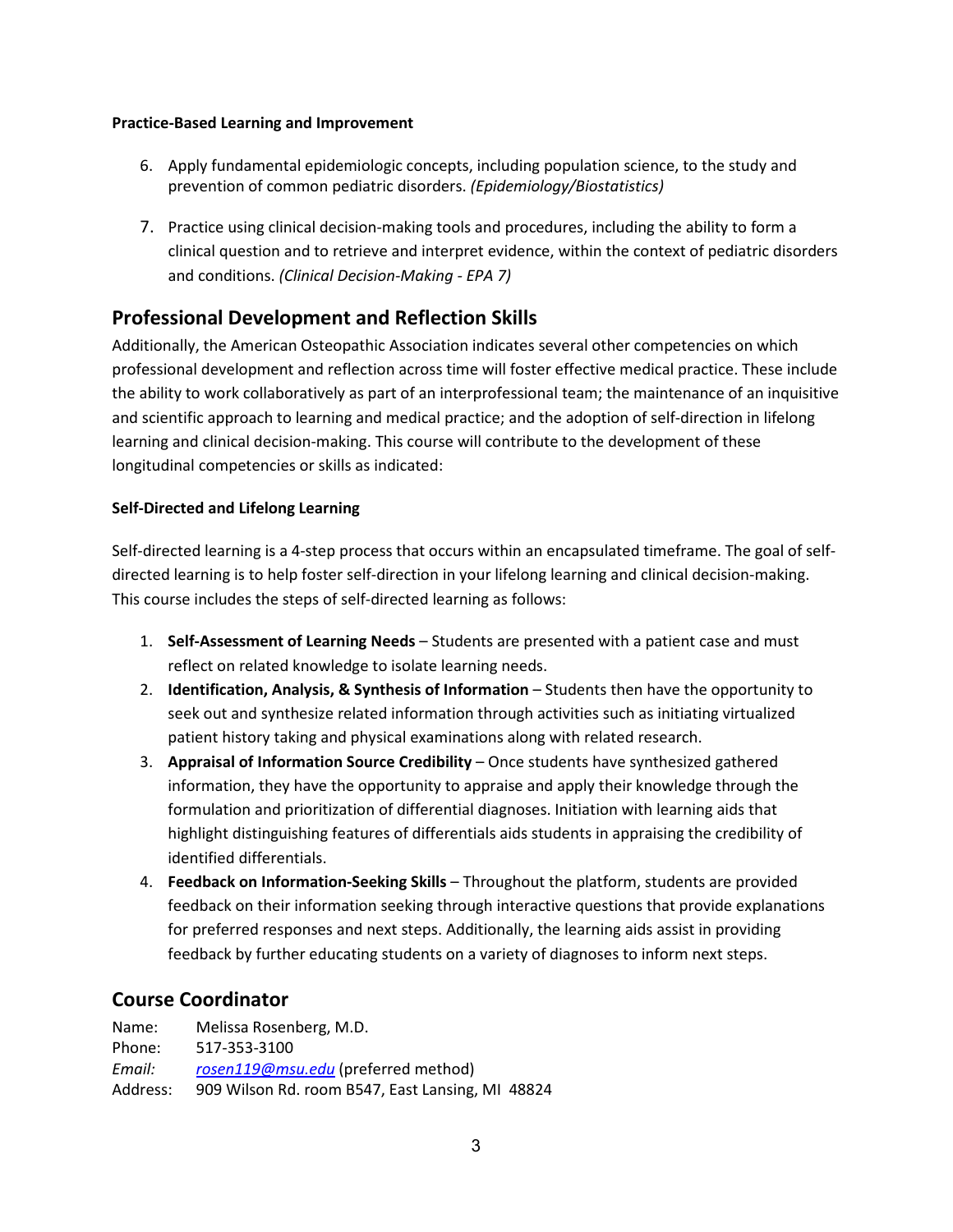#### <span id="page-3-0"></span>**Course Faculty**

| <b>Name</b>              | Email            | Phone        | Site |
|--------------------------|------------------|--------------|------|
| Rachel Christensen, D.O. | rchriste@msu.edu | 517-353-3100 | EL   |
| Michelle Gallagher, D.O. | docmlg@msu.edu   |              | -EL  |
| Joel Greenberg, D.O.     | greenbe1@msu.edu | 517-353-3100 | EL   |
| Christopher Pohlod, D.O. | pohlodch@msu.edu | 517-353-9110 | EL   |
| Robert Root, D.O.        | rootrobe@msu.edu | 517-353-3100 | EL   |

#### **Workshop Facilitators**

| Name                     | Email            | Phone        | Site       |
|--------------------------|------------------|--------------|------------|
| Azevedo, Lauren, D.O.    | azevedol@msu.edu | 517-353-3100 | EL         |
| Melissa Benbow, M.D.     | Benbowm@msu.edu  | 517-353-3100 | EL         |
| Jennifer Boote, D.O.     | boote@msu.edu    | 517-353-3100 | EL         |
| Rachel Christensen, D.O. | rchriste@msu.edu | 517-353-3100 | EL         |
| Joel Greenberg, D.O.     | Greenbe1@msu.edu | 517-353-3100 | EL         |
| Haley Pope, D.O.         | popeh@msu.edu    |              | <b>MUC</b> |
| Robert Root, D.O.        | rootrobe@msu.edu | 517-353-3100 | EL         |
| Sims, Christine, D.O.    | csims@msu.edu    | 517-353-3100 | EL         |

## <span id="page-3-1"></span>**Curriculum Assistants**

| <b>Site</b>  | <b>Name</b>     | Email            | Phone        |
|--------------|-----------------|------------------|--------------|
| East Lansing | Gini Larson     | larsonv2@msu.edu | 517-432-7295 |
| <b>DMC</b>   | Alysia Gordan   | john1329@msu.edu | 313-578-9629 |
| MUC          | Simone Jennings | si@msu.edu       | 586-263-6746 |

## <span id="page-3-2"></span>**Lines of Communication**

- For administrative aspects of the Course: contact the course coordinator.
- For content questions relating to a specific lecture or topic: contact the faculty presenter for that specific portion of the course or your SE MI on-site instructor.
- For absences/missed exams (see excused absence information below)
- **Please set your notifications in D2L to immediate to receive posted News announcements. You may** choose to receive notifications by email or SMS.

## <span id="page-3-3"></span>**Office Hours**

Questions concerning may be discussed individually by making an appointment with the Course Coordinator, *Dr. Rosenberg*, via e-mail: *[rosen119@msu.edu](mailto:rosen119@msu.edu)*.

## <span id="page-3-4"></span>**Course Web Site**

The URL for the Course website is: [https://d2l.msu.edu](https://d2l.msu.edu/)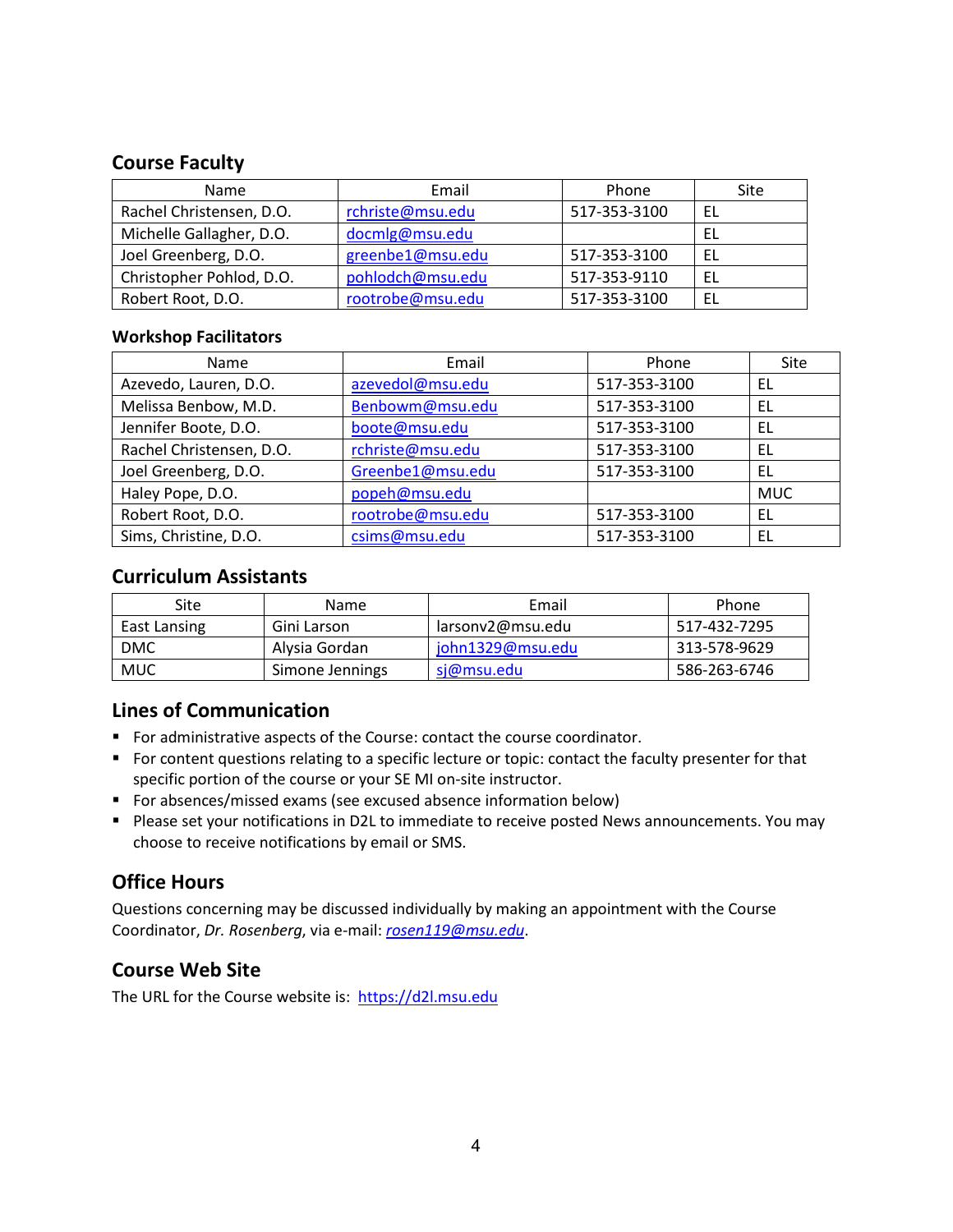# <span id="page-4-0"></span>**Textbooks and Reference Materials**

#### **Required**

Nelson's Essentials of Pediatrics, 8<sup>th</sup> edition, 2019, ISBN# 9780323511452 (Digital Copy of Nelson's [Essentials\)](http://ezproxy.msu.edu:2047/login?url=https://www.clinicalkey.com/#!/browse/book/3-s2.0-C20160012640). The  $7<sup>th</sup>$  edition is also acceptable.

#### **Recommended**

Nelson's Textbook of Pediatrics, 21st edition, 2020 ISBN# 9780323529501 [\(Digital Copy of Nelson's](http://ezproxy.msu.edu:2047/login?url=https://www.clinicalkey.com/#!/browse/book/3-s2.0-C20161017121)  [Textbook of Pediatrics\)](http://ezproxy.msu.edu:2047/login?url=https://www.clinicalkey.com/#!/browse/book/3-s2.0-C20161017121).

#### <span id="page-4-1"></span>**Course-based Academic Support**

The course faculty are here to facilitate your learning. Please feel free to contact the Course Coordinator with any personal issues you may have involving this course. Additional academic support resources can be accessed through MSUCOM Academic and Career Guidance and MSUCOM Personal Counseling.

## <span id="page-4-2"></span>**Course Begin and End Dates**

OST 557 begins on 5/20/22 and ends on 7/18/22. See addendum for detailed daily course schedule.

#### <span id="page-4-3"></span>**Exams/Assessments**

The successful achievement of learning objectives will require knowledge and skills acquired in other portions of the overall MSUCOM educational program. Students will be expected to apply concepts and vocabulary learned in other courses to problem-solving for exams/assessments in this course.

To maintain security of assessments, you may NOT post questions on the discussion board regarding exam questions or quiz questions. Kindly email your questions to the course coordinator.

| <b>Assessments</b>                                   | <b>Projected Points</b> | <b>Material to be Covered</b>                                                                                                                                   |
|------------------------------------------------------|-------------------------|-----------------------------------------------------------------------------------------------------------------------------------------------------------------|
| S4UE1                                                | 4                       | <b>Adolescent Genitourinary</b><br>$\bullet$                                                                                                                    |
| <b>Pediatric Growth Chart</b><br>Workshop            | 5                       |                                                                                                                                                                 |
| S4UE5                                                | 12                      | <b>Pediatric Nutrition</b><br>$\bullet$<br><b>Failure to Thrive: Failure to Grow</b><br>$\bullet$<br>and Malnutrition<br><b>Childhood Obesity</b>               |
| <b>Pediatric Fluid &amp; Electrolyte</b><br>Workshop | 5                       |                                                                                                                                                                 |
| <b>Aquifer Cases</b>                                 | 6                       | <b>Pediatrics 15</b><br>$\bullet$<br><b>Pediatrics 27</b>                                                                                                       |
| S4UE8                                                | 16                      | <b>Pediatric Abdominal Pain</b><br><b>Pediatric Constipation</b><br>$\bullet$<br><b>Diarrhea in Pediatric Patients</b><br><b>Vomiting in Pediatric Patients</b> |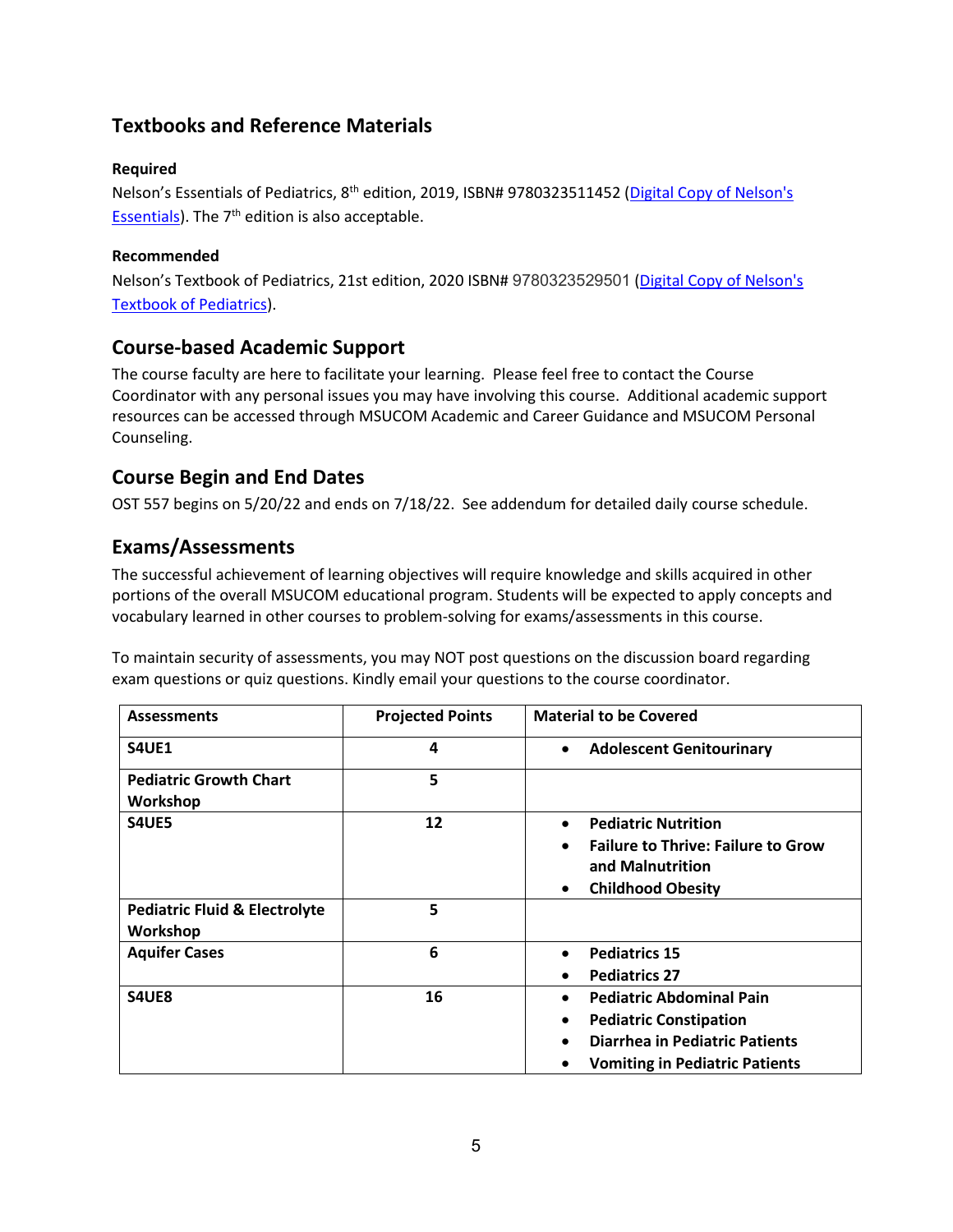#### **Growth Chart Workshop**

The grade for the "Growth Chart Workshop" will be based on a 5 question D2L quiz that will be opened at the end of the workshop.

#### **Pediatric Fluid & Electrolyte Workshop**

The grade for the "Pediatric Fluid & Electrolyte Workshop" will be based on a 5 question D2L quiz that will be opened at the end of the workshop.

#### <span id="page-5-0"></span>**Course Grades**

The course faculty determine the threshold for satisfactory performance in each preclerkship course. Your course grade will be determined by the following formula:

> (Points acquired in all exams and assessments)/(total points possible) X 100% = Final Percent Score

- **P-Pass**—means that you have achieved a satisfactory level of performance and will receive credit for this course. To obtain a "P" grade for this course, you must earn a final percent scores of 70%.
- **N-No Grade**—means that you have not achieved a satisfactory level of performance and no credit will be granted for this course. If you earn a final percent score below 70%, you will receive an "N" grade.
- **Remediation**  If you receive an "N" grade and meet the criteria below, you will be eligible to attempt remediation:
	- o Earn a final percent score in the course of 60% or greater, and
	- o Have sat for all course exams

The remediation opportunity for this course will be by examination. Passing is 70%.

All remediation exams for semester 4 are scheduled for August 16 and/or August 17. Refer to the remediation policy information provided in Section 2 of this syllabus for more information.

#### <span id="page-5-1"></span>**Student Evaluation of the Course**

We want your feedback on how to improve this course.

- Informal Feedback: Feel free to approach the Course Coordinator, Dr. Melissa Rosenberg, or any of the other course faculty with your reactions and suggestions.
- Formal Evaluation: In addition to the above, we ask every student in the class to complete formal on-line course evaluation upon conclusion of the course. Student feedback provides Course Coordinators with valuable information regarding their performance, the performance of their colleagues, and the quality of the course. The information gained from these evaluations is used to continuously improve future offerings of this course. Students can access the evaluation system at: [MSUCOM Pre-clerkship Evaluation System.](https://hit-filemakerwb.hc.msu.edu/MED12_Eval/Index.html)

#### **Section 2 – Policies**

Please refer to the Student Handbook at [https://com.msu.edu/current-students/student-handbook](https://com.msu.edu/current-students/student-handbook-course-catalog)[course-catalog](https://com.msu.edu/current-students/student-handbook-course-catalog) for these and other policies.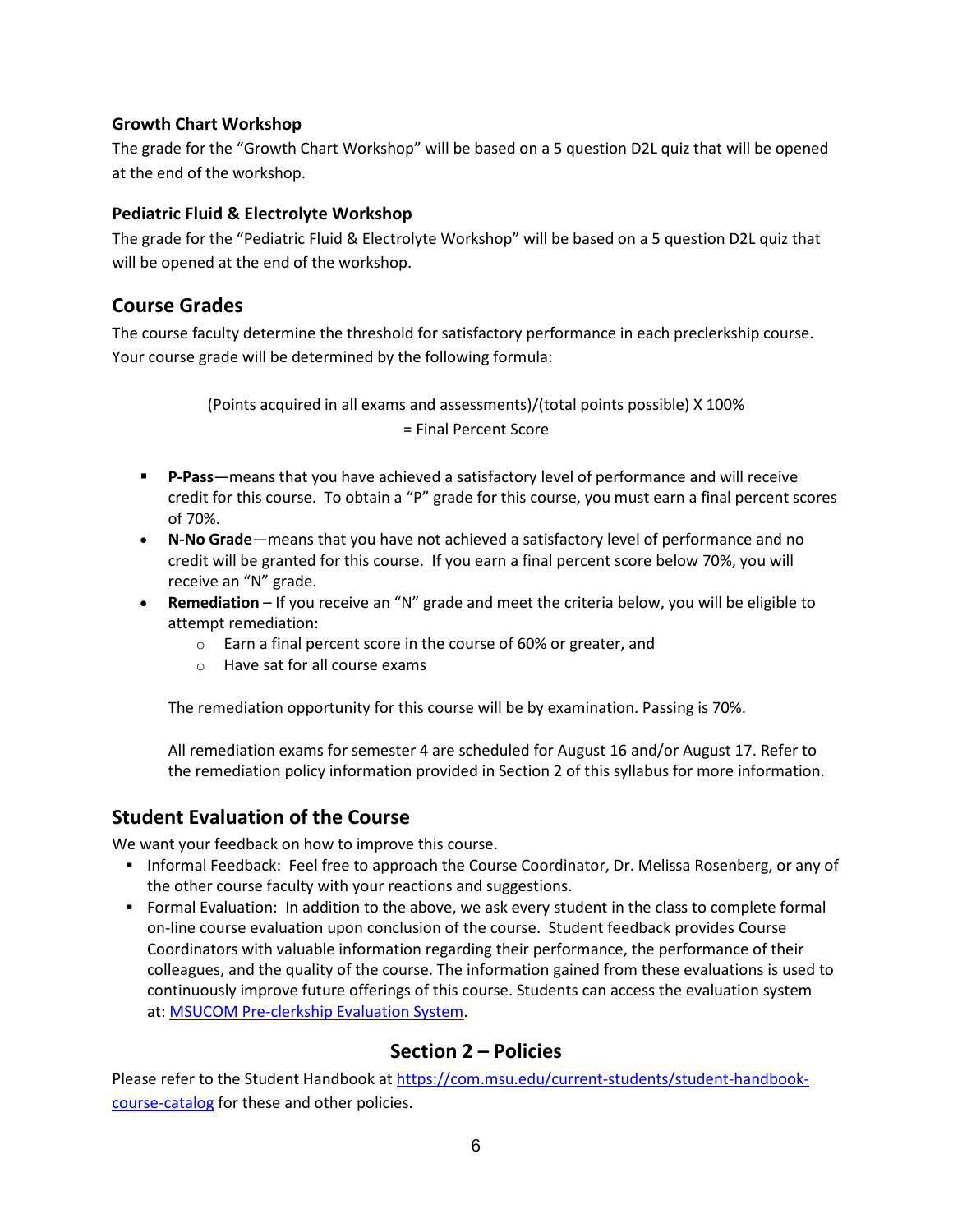# <span id="page-6-0"></span>**Academic Honesty and Professionalism**

Every student is responsible for their behavior and is expected to adhere to all MSU and MSUCOM policies of academic honesty and professionalism, as outlined in the MSUCOM Student Handbook and the MSU Medical Student Rights and Responsibilities. These documents may be found on the MSUCOM website. Additional guidance on academic integrity may be found on the MSU Ombudsperson's website at [https://ombud.msu.edu/sites/default/files/content/Academic-Integrity-at-MSU-updated-August-](https://ombud.msu.edu/sites/default/files/content/Academic-Integrity-at-MSU-updated-August-2017.pdf)[2017.pdf](https://ombud.msu.edu/sites/default/files/content/Academic-Integrity-at-MSU-updated-August-2017.pdf)

Incidents of academic dishonesty or professional misconduct will be addressed by the faculty, administration, or staff; such action may include, but is not limited to: giving a failing grade, referring a student for judicial review, directing the student to the Associate Dean of Medical Education, evaluation by the Committee on Student Evaluation, and other actions outlined in the Medical Student Rights and Responsibilities document.

# <span id="page-6-1"></span>**Types of Class Sessions**

MSUCOM designates lectures and other class sessions by their delivery method. While additional terms may be used in a specific course, the following will provide general guidance to the type of session:

- Live or livestream lecture: broadcast at a designated time; intended to be viewed synchronously
- Online Lecture: recorded content, may be viewed asynchronously
- Webinar: more interactive session where student participation is expected
- Lab: may refer to on-site clinical skills training or online lab session; see details

## **Changes to Course Schedule or Requirements**

Due to external circumstances, the course requirements published in the course syllabus and/or course schedule may be subject to change. Timely notification Communication regarding changes will be provided to enrolled students via the course D2L site and/or email. Any changes made will consider the MSU Code of Teaching Responsibility and the MSU Medical Students Rights and Responsibilities.

# <span id="page-6-2"></span>**Mandatory and Optional Class Sessions**

All lectures and other class sessions are considered to be integral to the course, and students are expected to attend, view, or participate in each session. Some sessions are designated as "mandatory" in that attendance at the session on the scheduled date and time is required. Depending on the course, a student may earn points for attending or participating in a mandatory session or may lose points for failing to attend or participate. Availability of make-up points for missed sessions is at the discretion of the course coordinator. Optional class sessions are offered by faculty to assist students in learning or reviewing course content.

## <span id="page-6-3"></span>**Absences from Mandatory and Examinations/Assessments**

It is the responsibility of the student to know which class sessions are deemed as mandatory and comply with the MSUCOM policy regarding absences from mandatory sessions and examinations. This policy may be found in the MSUCOM Student Handbook on the MSUCOM website. Requests for an excused absence must be submitted via the [student portal.](https://studentportal.com.msu.edu/)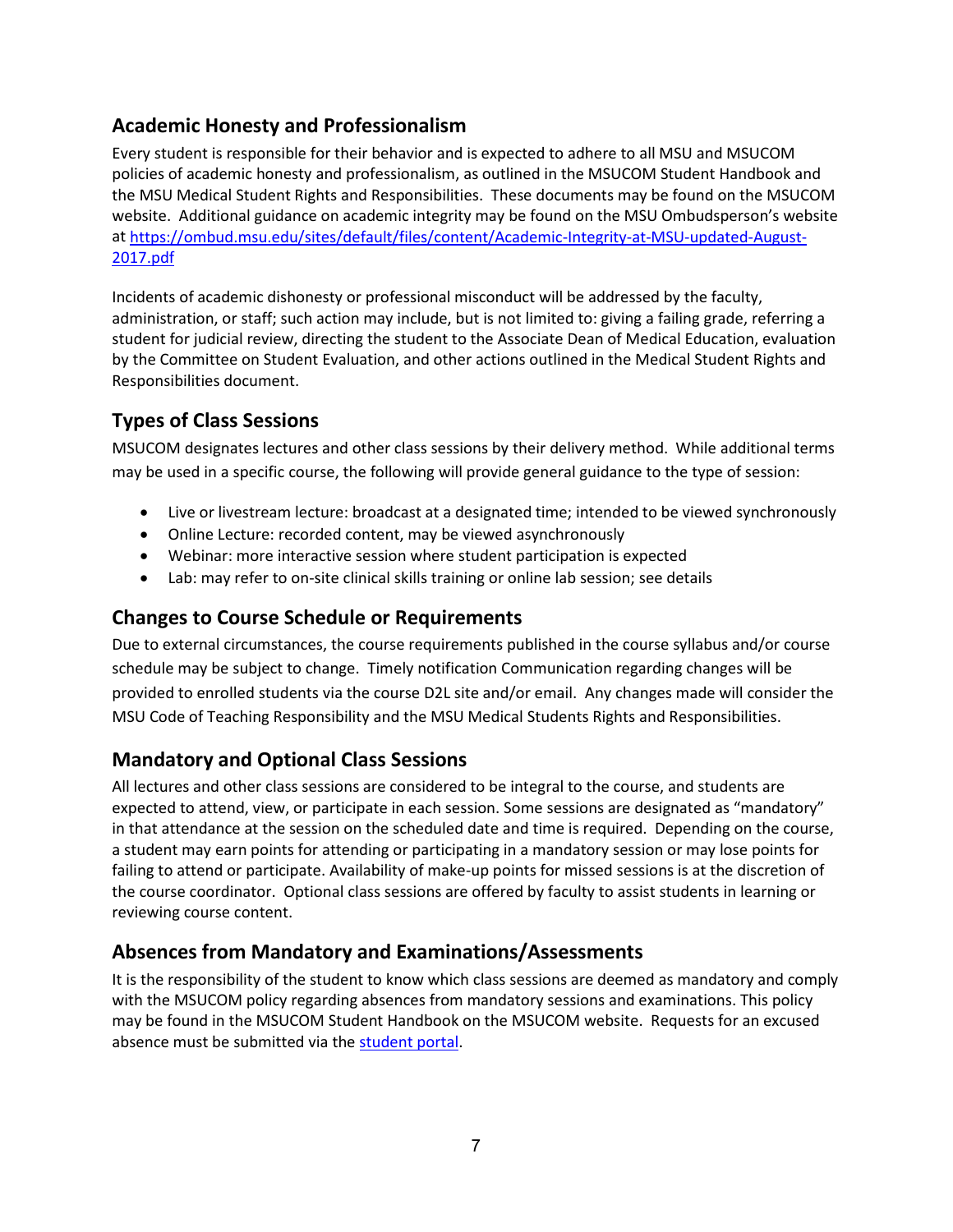## <span id="page-7-0"></span>**Computer-Based Testing**

It is the responsibility of each student to know and comply with the MSUCOM policy on computer-based testing. This policy may be found in the MSUCOM Student Handbook on the MSUCOM website.

Administration of quizzes, examinations, and other assessments may be self-proctored, virtual proctored, or classroom proctored. Regardless of the proctoring method, you are expected to take the exam in a quiet, private setting. Just like in a proctored exam, you are not to access notes, textbooks, references, your phone, or other materials, and you are not to interact with fellow students or others. Remember that integrity is defined as what you do when no one is looking.

You are also expected to not record, photograph, take screen shots, make notes of, or otherwise attempt to make a copy of any exam item for any purpose, including your personal use. A student who is discovered to have cheated or breached exam security will be subject to formal disciplinary action, up to and including dismissal from MSUCOM.

If you have concerns or evidence of an exam security breach on this or any exam, you may report that to an MSUCOM administrator or through the online concern form.

## <span id="page-7-1"></span>**Medical Student Rights and Responsibilities**

If problems arise between instructor and student, both should attempt to resolve them by informal, direct discussions. If the problems remain unsolved, the Associate Dean for Medical Education and/or the MSU Ombudsperson may be consulted. The MSU Medical Student Rights and Responsibilities (MSRR) document defines processes for additional steps, including submission of a formal grievance. The MSSR may be found in the MSUCOM Student Handbook and online at splife.studentlife.msu.edu.

#### **iClicker Student Policy**

It is your responsibility to know and comply with the iClicker Student Policy. This policy may be found in the MSUCOM Student Handbook. If you forget your device or if it does not work, for whatever reason, no make-up experiences will be provided, and no points will be given.

If iClicker Student is used to take attendance for an on-campus event, you will be expected to arrive to the physical location on time and to stay for the duration of the assigned activity. If iClicker Student is used to take attendance for an online event, you will be expected to start the session at the scheduled time and participate for the duration of the assigned activity.

As a matter of professionalism, please note that under no circumstances should you provide access to your iClicker Student account to another student by sharing your device and/or account login, nor should you accept another student's device or login credentials to access iClicker Student on their behalf. Answering questions or checking in for attendance on behalf of another student by using their device or account is considered to be academic dishonesty and may result in disciplinary action up to and including dismissal from the college.

#### <span id="page-7-2"></span>**Remediation**

The MSUCOM Policy for Retention, Promotion and Graduation requires successful completion of each required course to progress in the curriculum. If you receive an "N" grade in a course, that grade will be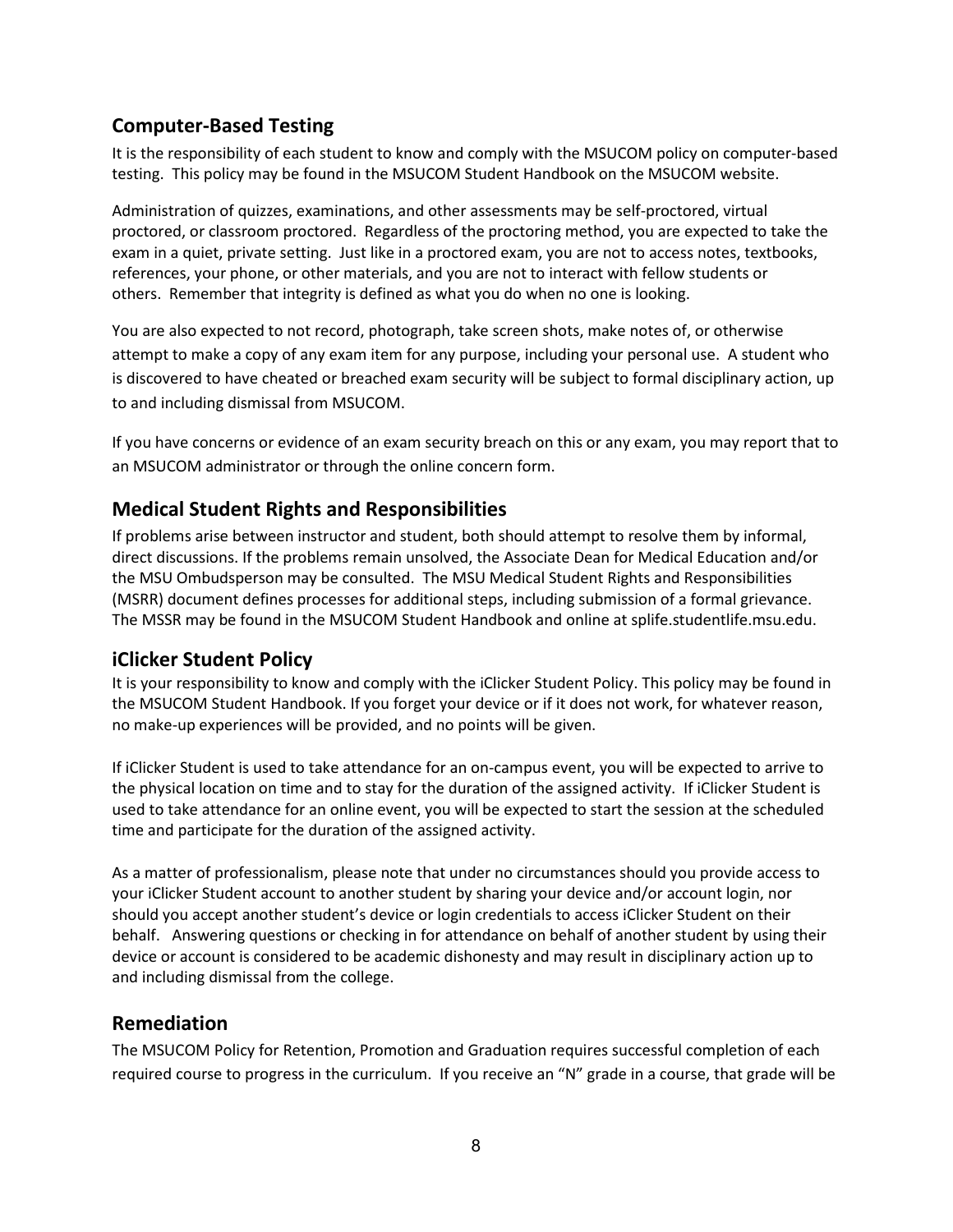recorded on your official transcript; you must meet the course requirement by successfully remediating or repeating the course.

Eligibility to attempt remediation of the course is determined by criteria described in the "Course Grades" section of the syllabus. If you are not eligible to attempt remediation, or if you fail the remediation, you must retake the course, provided you are eligible to continue in the program as determined by the Committee on Student Evaluation.

# <span id="page-8-0"></span>**Student Safety and Well-being**

The MSUCOM website and Student Handbook provide information on student safety, campus security, access to medical care and counseling services, and to policies on injuries and exposures. If you have an injury or acute illness on campus, an incident report should be completed. The form is available on the MSUCOM intranet or from Academic Programs.

# <span id="page-8-1"></span>**Academic Support Resources at MSUCOM**

As a way to acclimate you to the curriculum at MSUCOM, we have created a program called On Target: <https://michiganstate.sharepoint.com/sites/OnTargetforAcademicSuccess>

On this site you will find semester roadmaps which gives a general overview of each semester, tools needed to be successful in the curriculum and targeted resources for your unique learning situation. In each semester's road map, you will also find course expectations, tips for success, potential trouble spots, longitudinal course integration, and specific course study guides.

# <span id="page-8-2"></span>**Requests for Accommodations**

Michigan State University is committed to providing equal opportunity for participation in all programs, services and activities. Requests for accommodations by persons with disabilities may be made by contacting the Resource Center for Persons with Disabilities (RCPD) at 517-884-7273 or online at rcpd.msu.edu. Once eligibility for an accommodation has been determined, you may be issued a Verified Individualized Services and Accommodation (VISA) form. Each VISA includes an expiration date; to request an accommodation, you must have an active VISA. You may work with RCPD to renew a VISA.

During the preclerkship curriculum, the college will help to coordinate accommodations for additional testing time. Provide your VISA to Nancy Thoma, [thoman@msu.edu,](mailto:thoman@msu.edu) A333 East Fee Hall at the start of the term and/or at least two weeks prior to the assessment event (test, project, labs, etc.). Requests for accommodations received with less notice will be honored whenever possible. You may choose whether or not you wish to use accommodations for a particular event. For other accommodations, you may also review your VISA with the course coordinator and curriculum assistant assigned to that course.

# <span id="page-8-3"></span>**Title IX Notifications**

Michigan State University is committed to fostering a culture of caring and respect that is free of relationship violence and sexual misconduct, and to ensuring that all affected individuals have access to services. For information on reporting options, confidential advocacy and support resources, university